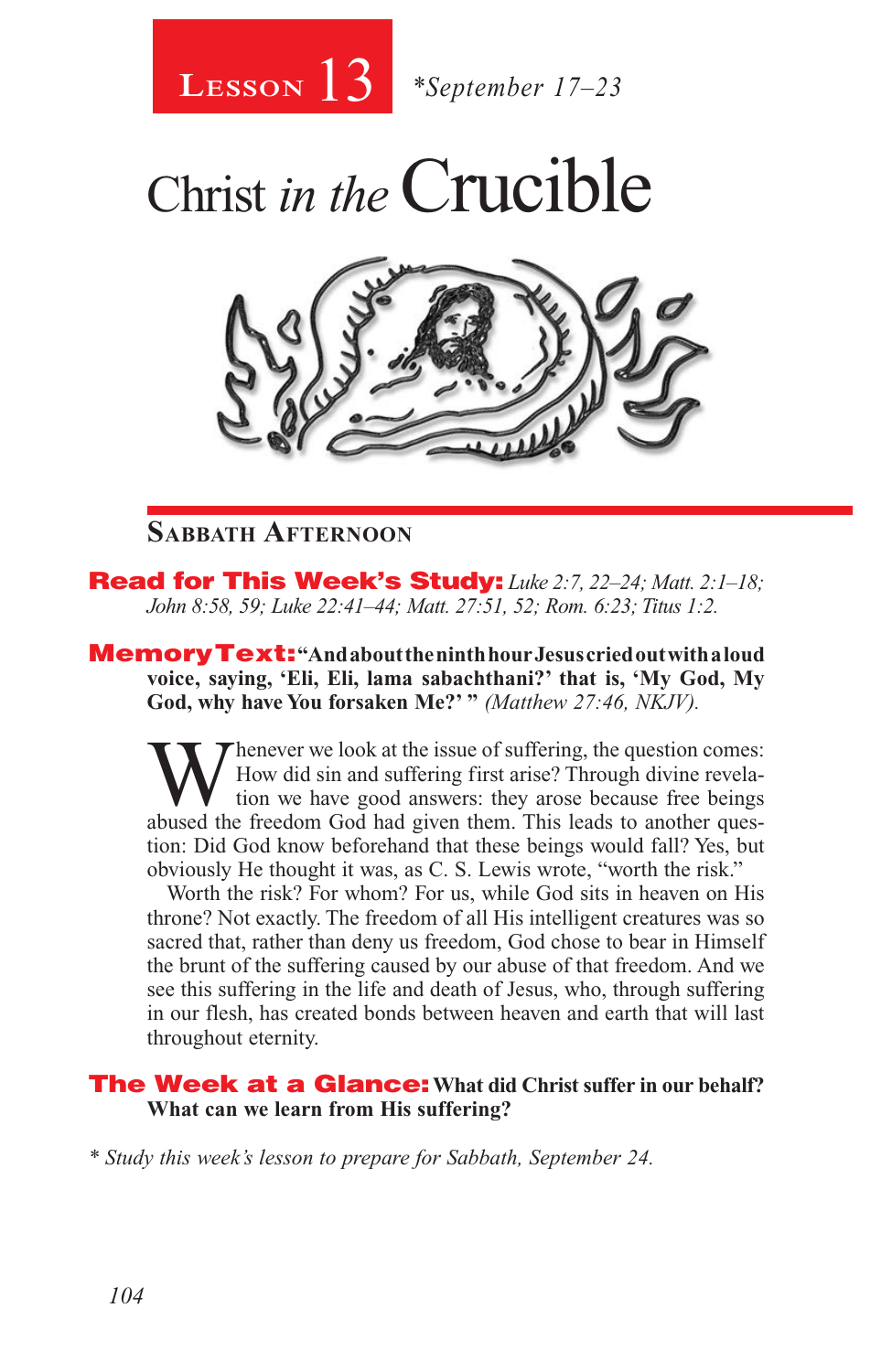

# **The Early Days**

Scripture gives us little information about the early years of Jesus. A few verses, however, tell us something about the conditions He lived under and the kind of world the Savior entered.

\_\_\_\_\_\_\_\_\_\_\_\_\_\_\_\_\_\_\_\_\_\_\_\_\_\_\_\_\_\_\_\_\_\_\_\_\_\_\_\_\_\_\_\_\_\_\_\_\_\_\_\_\_\_\_\_

\_\_\_\_\_\_\_\_\_\_\_\_\_\_\_\_\_\_\_\_\_\_\_\_\_\_\_\_\_\_\_\_\_\_\_\_\_\_\_\_\_\_\_\_\_\_\_\_\_\_\_\_\_\_\_\_

\_\_\_\_\_\_\_\_\_\_\_\_\_\_\_\_\_\_\_\_\_\_\_\_\_\_\_\_\_\_\_\_\_\_\_\_\_\_\_\_\_\_\_\_\_\_\_\_\_\_\_\_\_\_\_\_

Read **Luke 2:7, 22–24** *(see also Lev. 12:6–8)* **and Matthew 2:1–18. What do we see in these texts that gives us an indication of the kind of life Jesus faced from the start?**

Of course, Jesus was not the first person to live in poverty or to face those who wanted to kill Him, even from an early age. There is, however, another element that helps us understand the uniqueness of what Christ suffered from the earliest times.

\_\_\_\_\_\_\_\_\_\_\_\_\_\_\_\_\_\_\_\_\_\_\_\_\_\_\_\_\_\_\_\_\_\_\_\_\_\_\_\_\_\_\_\_\_\_\_\_\_\_\_\_\_\_\_\_

\_\_\_\_\_\_\_\_\_\_\_\_\_\_\_\_\_\_\_\_\_\_\_\_\_\_\_\_\_\_\_\_\_\_\_\_\_\_\_\_\_\_\_\_\_\_\_\_\_\_\_\_\_\_\_\_

\_\_\_\_\_\_\_\_\_\_\_\_\_\_\_\_\_\_\_\_\_\_\_\_\_\_\_\_\_\_\_\_\_\_\_\_\_\_\_\_\_\_\_\_\_\_\_\_\_\_\_\_\_\_\_\_

#### Read **John 1:46. What element does this add to help us understand what sufferings the young Jesus had faced?**

With the exceptions of Adam and Eve before the Fall, Jesus was the only sinless Person who ever lived on the earth. In His purity, in His sinlessness, He was immersed in a world of sin. What torture it must have been, even as a child, for His pure soul constantly to be in contact with sin. Even in our hardness because of sin, we ourselves often shrink away from exposure to sins and evil that we find repulsive. Imagine what it must have been like for Christ, whose soul was pure, who wasn't the least bit tainted by sin. Think of the sharp contrast between Himself and others around Him in that regard. It must have been exceedingly painful for Him.

**Ask yourself, "How sensitive am I to the sins that exist all around us? Do they bother me, or am I hardened to them?" If you are hardened to them, could it be because of the things you read, watch, or even do? Think about it.**

\_\_\_\_\_\_\_\_\_\_\_\_\_\_\_\_\_\_\_\_\_\_\_\_\_\_\_\_\_\_\_\_\_\_\_\_\_\_\_\_\_\_\_\_\_\_\_\_\_\_\_\_\_\_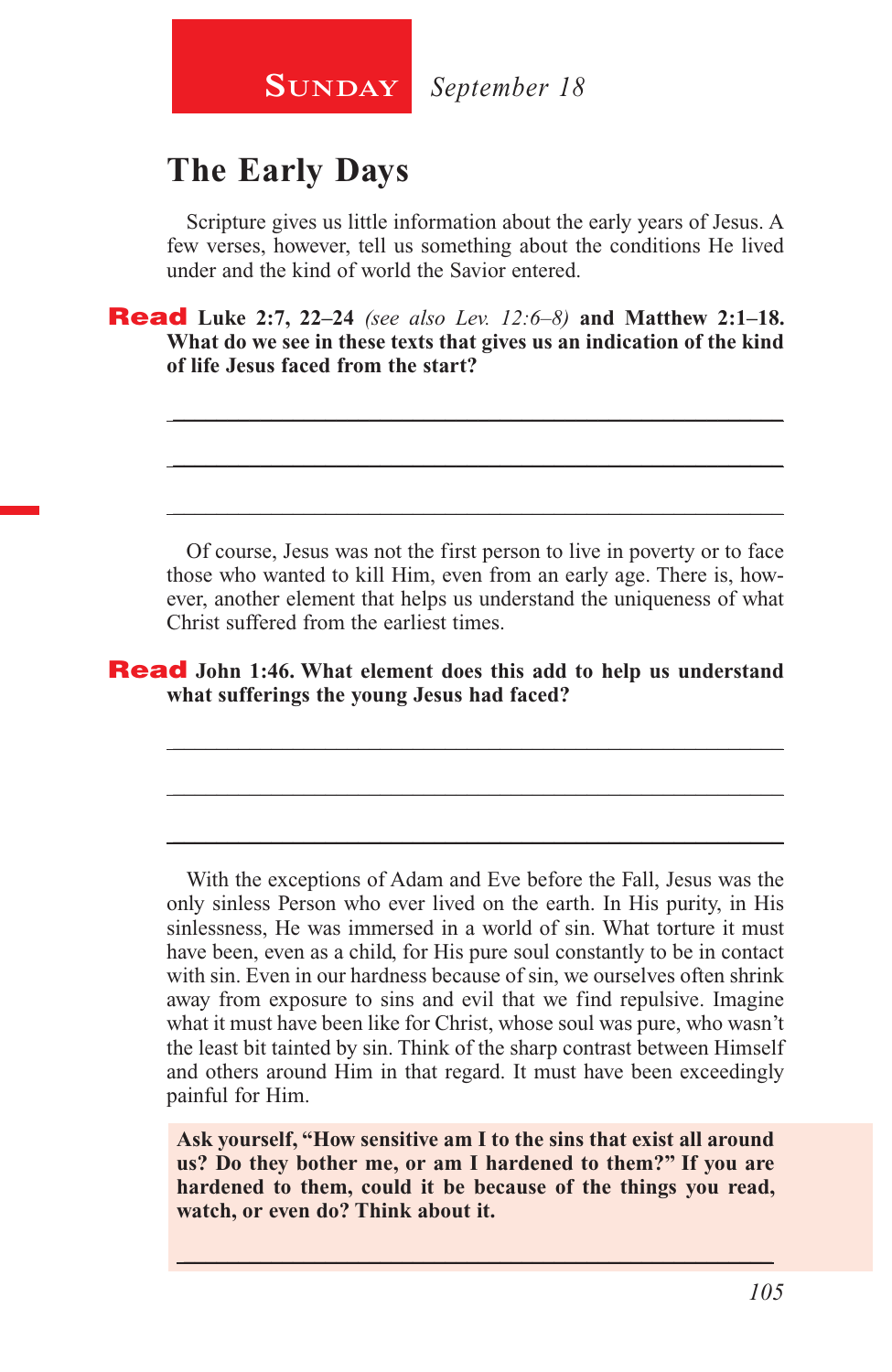# **Despised and Rejected of Men**

**Read** the following texts, all the while keeping in mind the fact that **Jesus was divine, the Creator of heaven and earth, and that He came to offer Himself as a sacrifice for the sins of the whole world**  *(Matt. 12:22–24; Luke 4:21–30; John 8:58, 59)***. How do these texts help us understand the sufferings that Jesus faced here on earth?**

Whether by leaders, or even by the common people, Jesus' life, acts, and teaching were constantly misunderstood, leading to rejection and hatred from people He came to save. In a certain sense, it must be like a parent who sees a wayward child in need of help, and though the parent is willing to give everything for that child, the child spurns the parent, heaping scorn and rejection upon, perhaps, the only person who can spare that child from utter ruin. That's what Jesus faced while here on earth. How painful it must have been for Him.

\_\_\_\_\_\_\_\_\_\_\_\_\_\_\_\_\_\_\_\_\_\_\_\_\_\_\_\_\_\_\_\_\_\_\_\_\_\_\_\_\_\_\_\_\_\_\_\_\_\_\_\_\_\_\_\_

\_\_\_\_\_\_\_\_\_\_\_\_\_\_\_\_\_\_\_\_\_\_\_\_\_\_\_\_\_\_\_\_\_\_\_\_\_\_\_\_\_\_\_\_\_\_\_\_\_\_\_\_\_\_\_\_

\_\_\_\_\_\_\_\_\_\_\_\_\_\_\_\_\_\_\_\_\_\_\_\_\_\_\_\_\_\_\_\_\_\_\_\_\_\_\_\_\_\_\_\_\_\_\_\_\_\_\_\_\_\_\_\_

Read **Matthew 23:37. What does it tell us about how Christ felt about the rejection? As you read, ask yourself, too,** *Was He feeling bad for Himself (as we often do when facing rejection), or was it for another reason?* **If for another reason, what was it?** 

\_\_\_\_\_\_\_\_\_\_\_\_\_\_\_\_\_\_\_\_\_\_\_\_\_\_\_\_\_\_\_\_\_\_\_\_\_\_\_\_\_\_\_\_\_\_\_\_\_\_\_\_\_\_\_\_

\_\_\_\_\_\_\_\_\_\_\_\_\_\_\_\_\_\_\_\_\_\_\_\_\_\_\_\_\_\_\_\_\_\_\_\_\_\_\_\_\_\_\_\_\_\_\_\_\_\_\_\_\_\_\_\_

\_\_\_\_\_\_\_\_\_\_\_\_\_\_\_\_\_\_\_\_\_\_\_\_\_\_\_\_\_\_\_\_\_\_\_\_\_\_\_\_\_\_\_\_\_\_\_\_\_\_\_\_\_\_\_\_

We've all felt the sting of rejection, and maybe our pain was similar to Christ's in that it was unselfish: we were pained, not because we were rejected, but because of what the rejection would mean for the one who was rejecting us (perhaps someone we care about who refuses to accept salvation in Christ). Imagine, though, how it must have felt to Jesus, who was fully aware of what He was to face in order to save them, and at the same time fully aware of what the consequences of their rejection would be. "It was because of His innocence that He [Christ] felt so keenly the assaults of Satan."—Ellen G. White, *Selected Messages*, book 3, p. 129.

**What can you learn from Christ that can help you better cope with the pain of rejection? What does His example show you? How can you apply it to your own life?**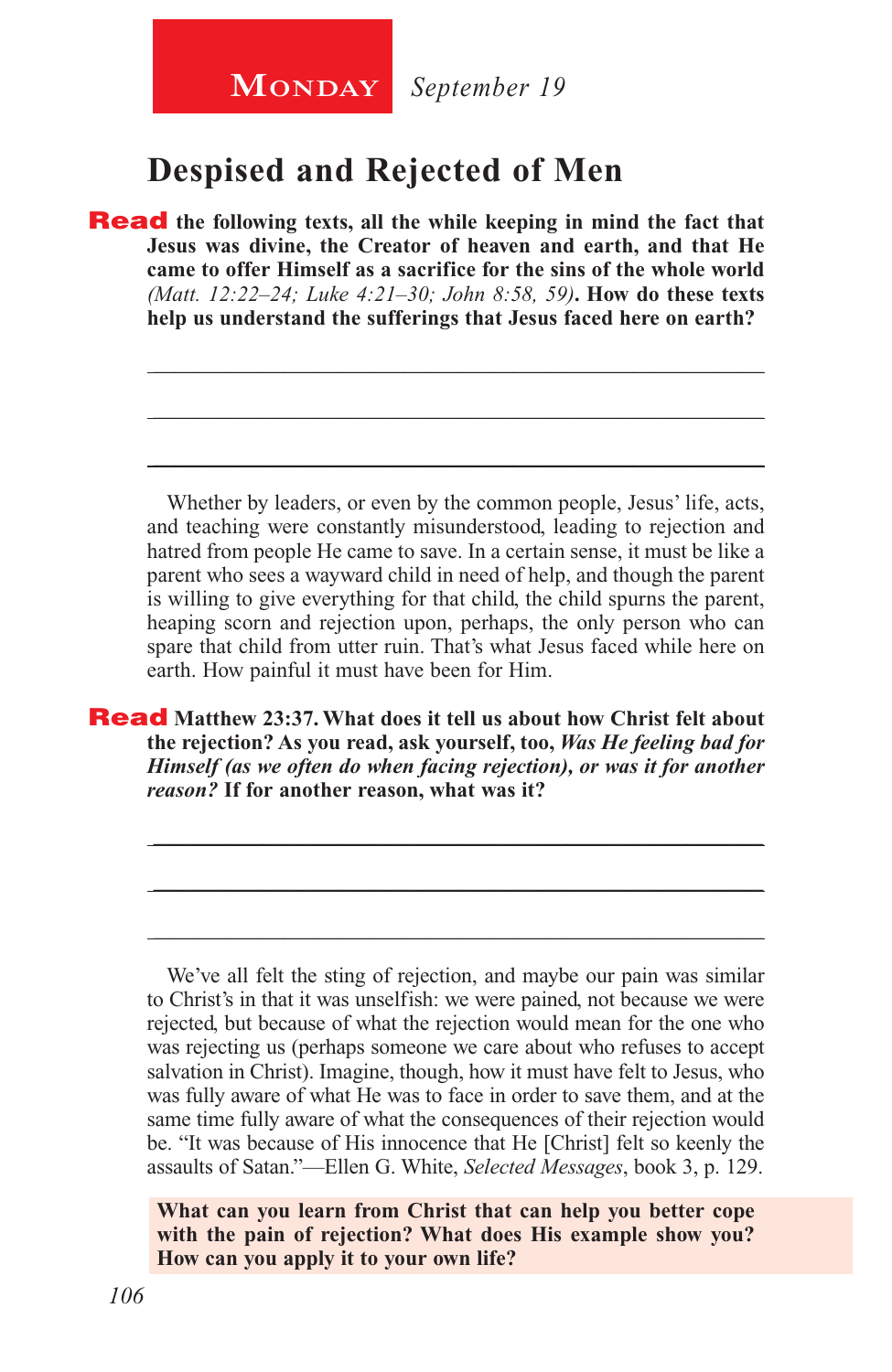## **Jesus in Gethsemane**

**"And saith unto them, My soul is exceeding sorrowful unto death: tarry ye here, and watch"** *(Mark 14:34).*

Whatever Jesus suffered throughout His 33 years here on earth, nothing compared to what He began to face in the last hours before the Cross. From the eternal ages *(Eph. 1:1–4; 2 Tim. 1:8, 9; Titus 1:1, 2),*  the sacrifice of Jesus as the offering for the world's sin was planned, and now it was all coming to pass.

\_\_\_\_\_\_\_\_\_\_\_\_\_\_\_\_\_\_\_\_\_\_\_\_\_\_\_\_\_\_\_\_\_\_\_\_\_\_\_\_\_\_\_\_\_\_\_\_\_\_\_\_\_\_\_\_

\_\_\_\_\_\_\_\_\_\_\_\_\_\_\_\_\_\_\_\_\_\_\_\_\_\_\_\_\_\_\_\_\_\_\_\_\_\_\_\_\_\_\_\_\_\_\_\_\_\_\_\_\_\_\_\_

\_\_\_\_\_\_\_\_\_\_\_\_\_\_\_\_\_\_\_\_\_\_\_\_\_\_\_\_\_\_\_\_\_\_\_\_\_\_\_\_\_\_\_\_\_\_\_\_\_\_\_\_\_\_\_\_

What **do the following texts tell us about Christ's suffering in Gethsemane?** *Matt. 26:39, Mark 14:33–36, Luke 22:41–44.*

"He went a little distance from them—not so far but that they could both see and hear Him—and fell prostrate upon the ground. He felt that by sin He was being separated from His Father. The gulf was so broad, so black, so deep, that His spirit shuddered before it. This agony He must not exert His divine power to escape. As man He must suffer the consequences of man's sin. As man He must endure the wrath of God against transgression.

"Christ was now standing in a different attitude from that in which He had ever stood before. His suffering can best be described in the words of the prophet, 'Awake, O sword, against My shepherd, and against the man that is My fellow, saith the Lord of hosts.' Zech. 13:7. As the substitute and surety for sinful man, Christ was suffering under divine justice. He saw what justice meant. Hitherto He had been as an intercessor for others; now He longed to have an intercessor for Himself."—Ellen G. White, *The Desire of Ages*, p. 686.

**Dwell upon what was happening to Jesus in Gethsemane. Already, the sins of the world were starting to fall upon Him. Try to imagine what that must have been like. No human being has ever been called to go through anything like this before or since. What does this tell us about God's love for us? What hope can you draw from this for yourself?**

\_\_\_\_\_\_\_\_\_\_\_\_\_\_\_\_\_\_\_\_\_\_\_\_\_\_\_\_\_\_\_\_\_\_\_\_\_\_\_\_\_\_\_\_\_\_\_\_\_\_\_\_\_\_ \_\_\_\_\_\_\_\_\_\_\_\_\_\_\_\_\_\_\_\_\_\_\_\_\_\_\_\_\_\_\_\_\_\_\_\_\_\_\_\_\_\_\_\_\_\_\_\_\_\_\_\_\_\_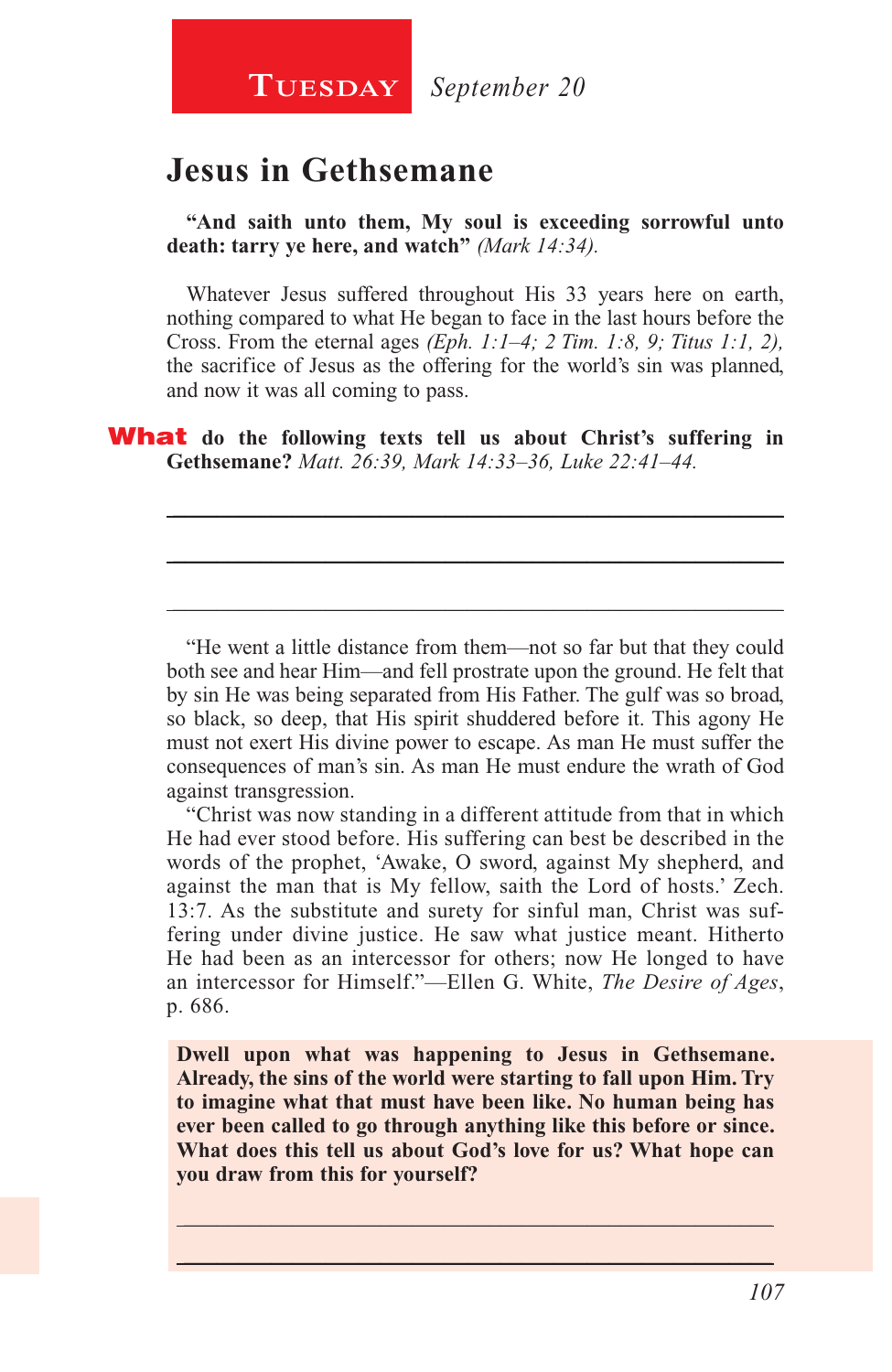**WEDNESDAY** September 21

# **The Crucified God**

Death by crucifixion was one of the harshest punishments the Romans meted out to anyone. It was considered the worst way to die. Thus, how horrific for anyone to be killed that way, in particular the Son of God! Jesus, we must always remember, came in human flesh like ours. Between the beatings, the scourgings, the nails hammered into His hands and feet, and the harrowing weight of His own body tearing at the wounds, the physical pain must have been unbearable. This was harsh, even for the worst of criminals; how unfair, then, that Jesus, innocent of everything, should face such a fate.

Yet, as we know, Christ's physical sufferings were mild in contrast to what really was happening. This was more than just the killing of an innocent man.

What **events surrounding the death of Jesus showed that more was going on than most people there understood at the time? What significance can we find in each of these events that can help reveal what happened there?**

| <i>Matt.</i> 27:45 |  |  |
|--------------------|--|--|
|                    |  |  |
| Mark 15:38         |  |  |

Clearly, something much more was happening here than just the death, however unfair, of an innocent man. According to Scripture, God's wrath against sin, our sin, was poured out upon Jesus. Jesus on the cross suffered a righteous God's righteous indignation against sin, the sins of the whole world. As such, Jesus suffered something deeper, darker, and more painful than any human being could ever know or experience.

**As you go through whatever struggles you are facing, what hope and comfort can you draw from the reality of Christ suffering for you on the cross?**

\_\_\_\_\_\_\_\_\_\_\_\_\_\_\_\_\_\_\_\_\_\_\_\_\_\_\_\_\_\_\_\_\_\_\_\_\_\_\_\_\_\_\_\_\_\_\_\_\_\_\_\_\_\_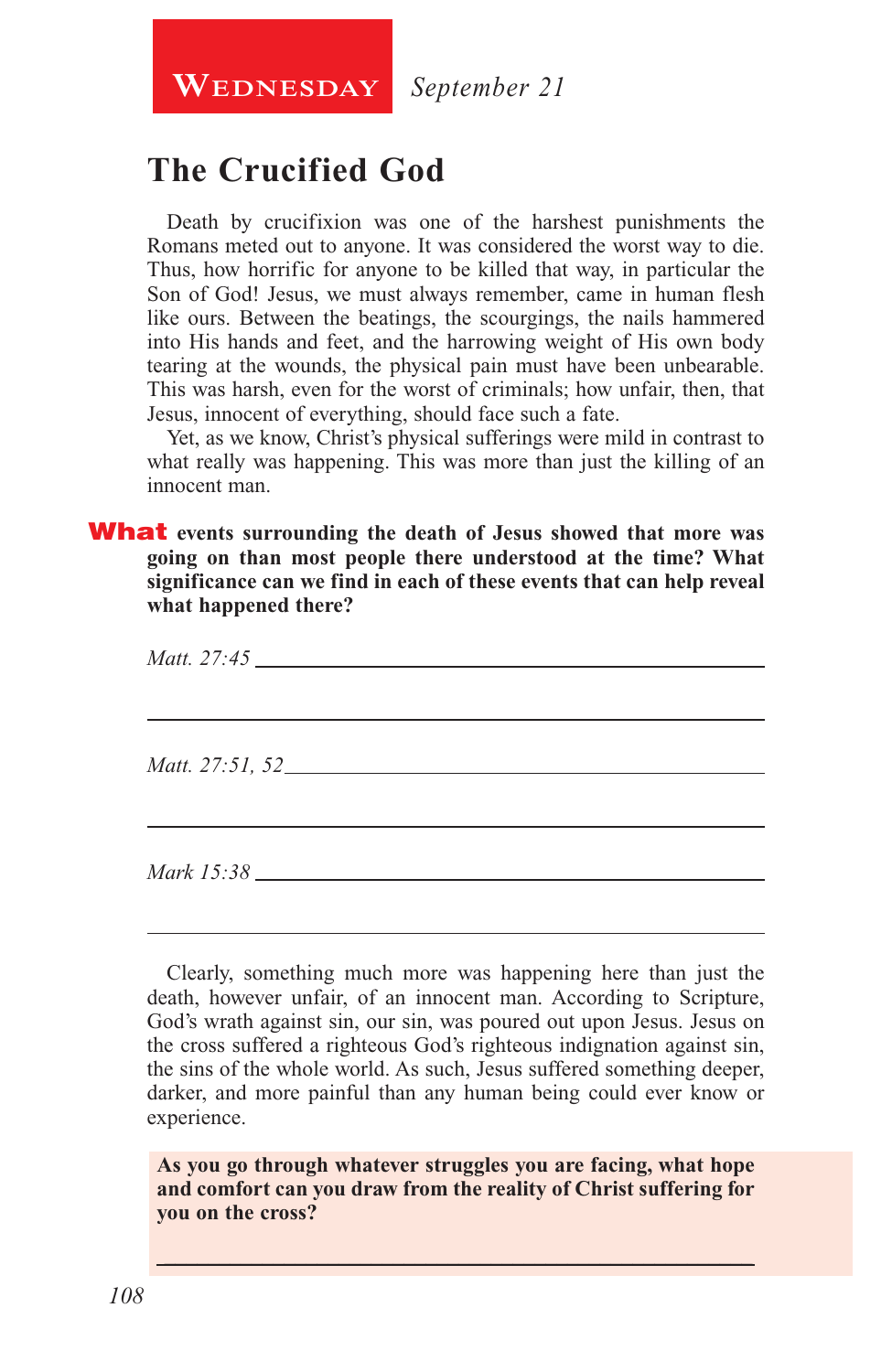# **The Suffering God**

We might as well get used to it: as long as we are here, in this world, we are going to suffer. As fallen creatures, it is our fate. Nothing in the Bible promises us anything different. On the contrary:

\_\_\_\_\_\_\_\_\_\_\_\_\_\_\_\_\_\_\_\_\_\_\_\_\_\_\_\_\_\_\_\_\_\_\_\_\_\_\_\_\_\_\_\_\_\_\_\_\_\_\_\_\_\_\_\_

\_\_\_\_\_\_\_\_\_\_\_\_\_\_\_\_\_\_\_\_\_\_\_\_\_\_\_\_\_\_\_\_\_\_\_\_\_\_\_\_\_\_\_\_\_\_\_\_\_\_\_\_\_\_\_\_

\_\_\_\_\_\_\_\_\_\_\_\_\_\_\_\_\_\_\_\_\_\_\_\_\_\_\_\_\_\_\_\_\_\_\_\_\_\_\_\_\_\_\_\_\_\_\_\_\_\_\_\_\_\_\_\_

What **do the following texts have to tell us about the topic at hand?** *Acts 14:22, Phil. 1:29, 2 Tim. 3:12.*

Yet, in the midst of our suffering, we should keep two things in mind. First, Christ, our Lord, has suffered more than any of us ever could. At the cross, He "has borne our griefs and carried our sorrows" *(Isa. 53:4, NKJV)*; what we know only as individuals, He suffered for us all corporately. He who was sinless became "sin for us" *(2 Cor. 5:21)*, suffering in a way that we, as sinful creatures, couldn't begin to imagine.

But second, as we suffer, we should remember the results of Christ's suffering; that is, what we have been promised through what Christ has done for us.

\_\_\_\_\_\_\_\_\_\_\_\_\_\_\_\_\_\_\_\_\_\_\_\_\_\_\_\_\_\_\_\_\_\_\_\_\_\_\_\_\_\_\_\_\_\_\_\_\_\_\_\_\_\_\_\_

\_\_\_\_\_\_\_\_\_\_\_\_\_\_\_\_\_\_\_\_\_\_\_\_\_\_\_\_\_\_\_\_\_\_\_\_\_\_\_\_\_\_\_\_\_\_\_\_\_\_\_\_\_\_\_\_

\_\_\_\_\_\_\_\_\_\_\_\_\_\_\_\_\_\_\_\_\_\_\_\_\_\_\_\_\_\_\_\_\_\_\_\_\_\_\_\_\_\_\_\_\_\_\_\_\_\_\_\_\_\_\_\_

#### Read **John 10:28, Romans 6:23, Titus 1:2, and 1 John 2:25. What are we promised?**

Whatever our sufferings here, thanks to Jesus, thanks to His bearing in Himself the punishment of our sin, thanks to the great provision of the gospel—that through faith we can stand perfect in Jesus right now—we have the promise of eternal life. We have the promise that because of what Christ has done, because of the fullness and completeness of His perfect life and perfect sacrifice, our existence here, full of pain, disappointment, and loss, is no more than an instant, a flash, here and gone, in contrast to the eternity that awaits us, an eternity in a new heaven and a new earth, one without sin, suffering, and death. And all this is promised to us and made certain for us only because of Christ and the crucible He went into so that one day, coming soon, He will see "the travail of his soul, and shall be satisfied" *(Isa. 53:11)*.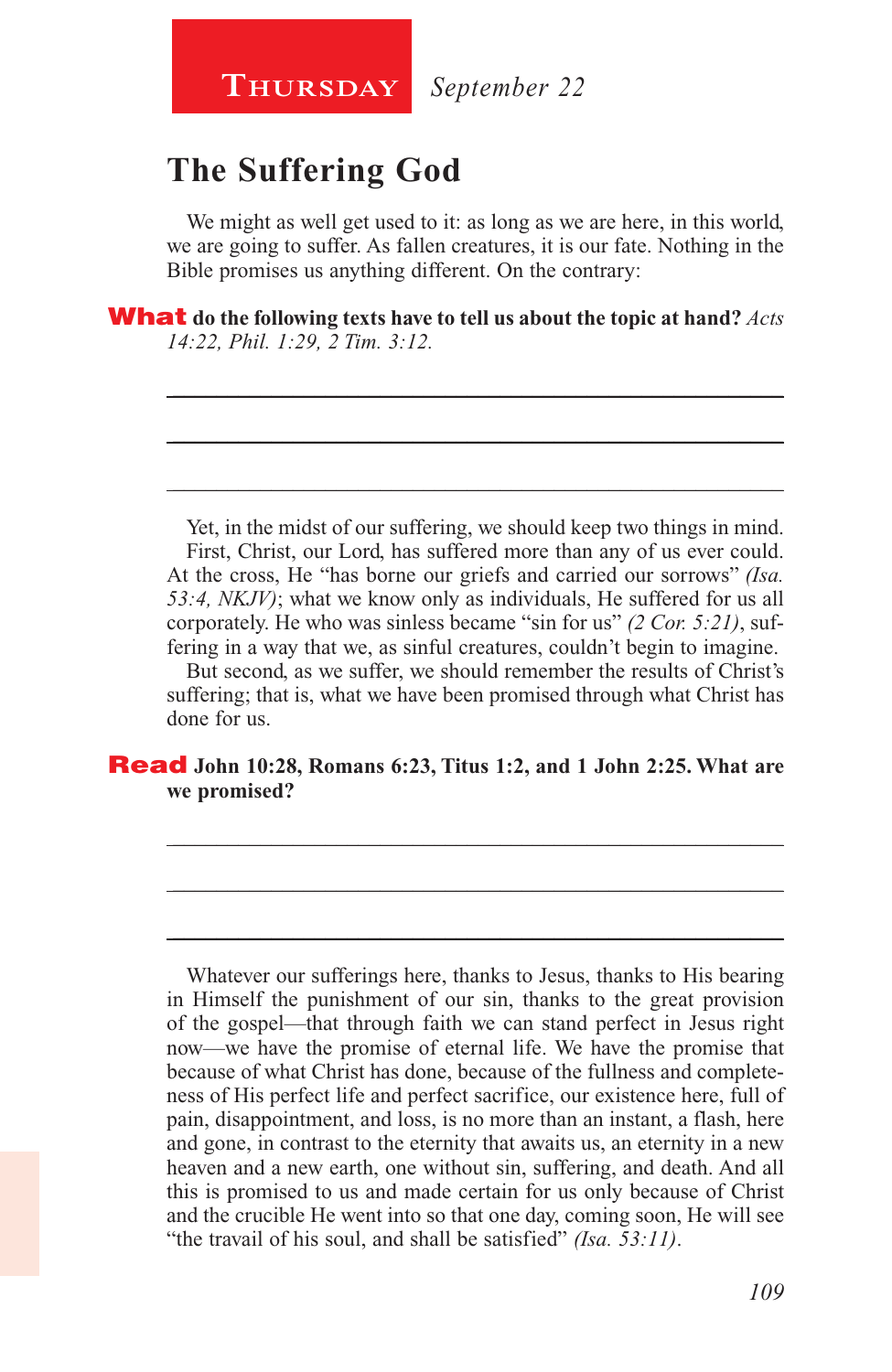**FRIDAY** September 23

#### Further Thought: Read Ellen G. White, "Gethsemane," pp. 685-697, and "Calvary," pp. 741–757, in *The Desire of Ages*.

"Three times has He uttered that prayer. Three times has humanity shrunk from the last, crowning sacrifice. But now the history of the human race comes up before the world's Redeemer. He sees that the transgressors of the law, if left to themselves, must perish. He sees the helplessness of man. He sees the power of sin. The woes and lamentations of a doomed world rise before Him. He beholds its impending fate, and His decision is made. He will save man at any cost to Himself. He accepts His baptism of blood, that through Him perishing millions may gain everlasting life. He has left the courts of heaven, where all is purity, happiness, and glory, to save the one lost sheep, the one world that has fallen by transgression. And He will not turn from His mission. He will become the propitiation of a race that has willed to sin. His prayer now breathes only submission: 'If this cup may not pass away from Me, except I drink it, Thy will be done.' "—Ellen G. White, *The Desire of Ages*, pp. 690, 693.

#### Discussion Questions:

**How does it help us in our own sufferings, this knowledge that God Himself, in the person of Christ, suffered more than any of us ever could? What should the sufferings of Christ in our behalf mean to us? What comfort can we draw from this amazing truth? As you think about your answer, keep in mind the following statement from Ellen White: "All the suffering which is the result of sin was poured into the bosom of the sinless Son of God."—***Selected Messages,* **book 3, p. 129.**

**As a class, go over the sufferings of Christ examined in this week's lesson. What were the crucibles that Christ faced? In what ways are they like our own, and in what ways are they different? What can we learn from how He handled these challenges that can help us amid our own crucibles?**

 **What are some of your favorite Bible promises, promises that you can cling to amid sorrow and pain? Write them out, claim them for yourself, and share them in class.**

 **Write out a summary paragraph, highlighting whatever main points you got from this quarter's lessons. What questions were resolved for you? What issues still remain unanswered? How can we help each other work through those things that still greatly perplex and trouble us?**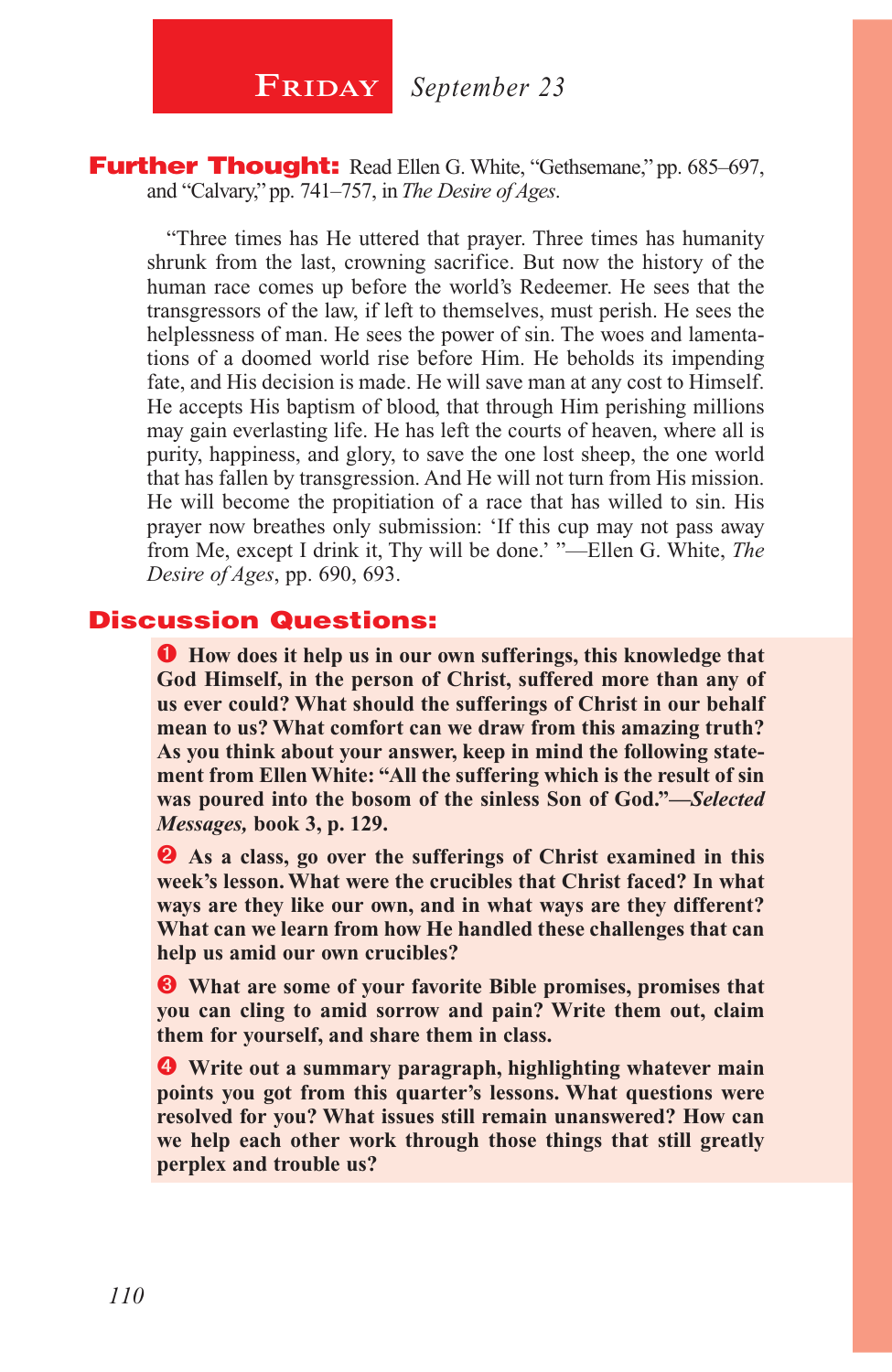# INSIDES*tory*

# Part 13: Preparing to See Jesus

*By* Andrew McChesney

The evil spirits have fallen silent. Father believes Christ won a victory over Satan with the baptism, and that is why the devil tried so hard to prevent it.

Peace has filled the family home. Mother is a church deaconess, and she still sings in the choir. Junior is 17 and finishing high school.

Father, who is 43, has shared his incredible story in churches around Brazil, and many of those who have heard it have committed their lives to Jesus. In Coari, where Father decided to follow Jesus, 16 people gave their hearts to Christ after hearing his testimony.

Father credits the Holy Spirit, not his story, for changing hearts.

"My experience is shocking, but I see the Holy Spirit working in their hearts as they listen," he said.

In addition to sharing his story, Father sells Bibles and has presented them to his mother, his older sister, and his two younger brothers. He is praying for them. His mother stopped worshiping in the Candomblé temple long before his baptism. When she learned that evil spirits were trying to kill him, she resolved to have nothing more to do with them.

While Father is rejoicing in his new life in Christ, he remains watchful by praying and reading the Bible every day. He remembers 1 Peter 5:8, which says, "Be sober, be vigilant; because your adversary the devil walks about like a roaring lion, seeking whom he may devour" *(NKJV).* He also is mindful of the warning in Matthew 12:43–45, where Jesus said, " 'When an unclean spirit goes out of a man, he goes through dry places, seeking rest, and finds none. Then he says, "I will return to my house from which I came." And when he comes, he finds it empty, swept, and put in order. Then he goes and takes with him seven other spirits more wicked than himself, and they enter and dwell there; and the last state of that man is worse than the first' " *(NKJV).*

But Father is not afraid. "Even now, the devil has no power over me," he said. "That's what I preach in every church that I visit."

He dreams of the day when he will meet Jesus face to face. "I pray that



the Lord will never give up on me. I also pray not to give Him up," he said. "I pray that I remain faithful and persevere until the end. I have hope that I will see Him. That is my hope."

*Your Thirteenth Sabbath Offering will help open eight churches in the South American Division, including four in Brazil, where Father* (EDUARDO FERREIRA DOS Santos) *lives with Mother and Junior (pictured).*

**Provided by the General Conference Office of Adventist Mission, which uses Sabbath School mission offerings to spread the gospel worldwide. Read new stories daily at AdventistMission.org.** *111*